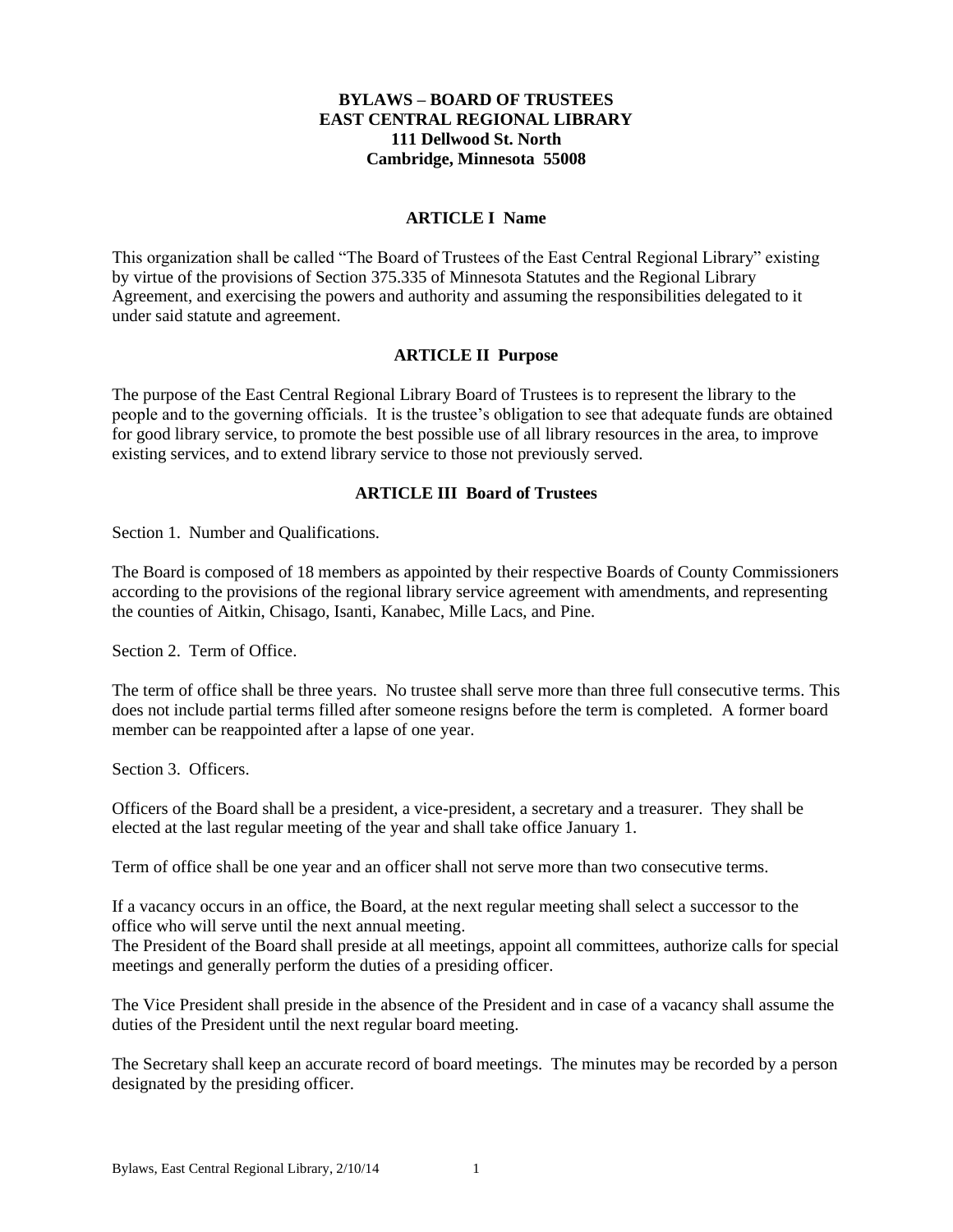The Treasurer shall report all receipts, disbursements, investments, and financial records of the library. The Treasurer shall be bonded.

Section 4. Checks.

Checks for payment of bills shall be signed by the Treasurer and countersigned by the Director or in his/her absence by the Assistant Director. At least one of these signatures shall be an original signature. The Treasurer and Director or in his/her absence the Assistant Director may sign checks for routine, reoccurring payments to include:

- 1. Salary checks
- 2. Utility bills (at the time "utility bills" was approve the intent was electric bills but by definition this includes telephone bills.)

Such payments shall be reported at the next board meeting.

Salary checks for contracted type services and checks for utility bills demanding prompt payment are completed by the Director or Assistant Director at proper time of payment using an authorized stamp to validate them.

Section 5. Disqualifications, Vacancies.

Any member who moves out of the political subdivision he/she represents shall be responsible for notifying the secretary of the Board of Trustees. Upon receipt of such notification the position shall be declared vacant. If it is necessary for a trustee to miss a meeting, the trustee should notify the Director prior to the meeting. If a trustee fails to attend three (3) consecutive meetings, the Board Chair will notify the county administrator/coordinator of that trustee's appointing county. When a board member plans to resign, he/she shall give the Board President at least one month notice, with two months being preferable.

# **ARTICLE IV Executive Committee**

An Executive Committee may have and exercise in the intervals between meetings of the Board those powers of the Board, in accordance with the regional library agreement, which are delegated to such committee by the Board. This committee shall consist of one member, appointed at a board meeting, from each political subdivision (including board officers) plus the past president if still in service on the Board. This committee shall meet at the Regional Library Headquarters at any time when such meeting is called by the President of the Board, or Regional Director. The minutes of such meetings shall be presented at the next regular board meeting.

### **ARTICLE V Committees**

Section 1. Standing Committees:

Standing Committees shall be appointed by the president to serve for one year. The standing committees shall be Finance, Planning, Personnel, and Central Minnesota Libraries Exchange.

Section 2. Ad Hoc Committees.

Ad Hoc Committees for the study and investigation of special problems may be appointed by the president. Such committees shall serve until the completion of the work for which they were appointed.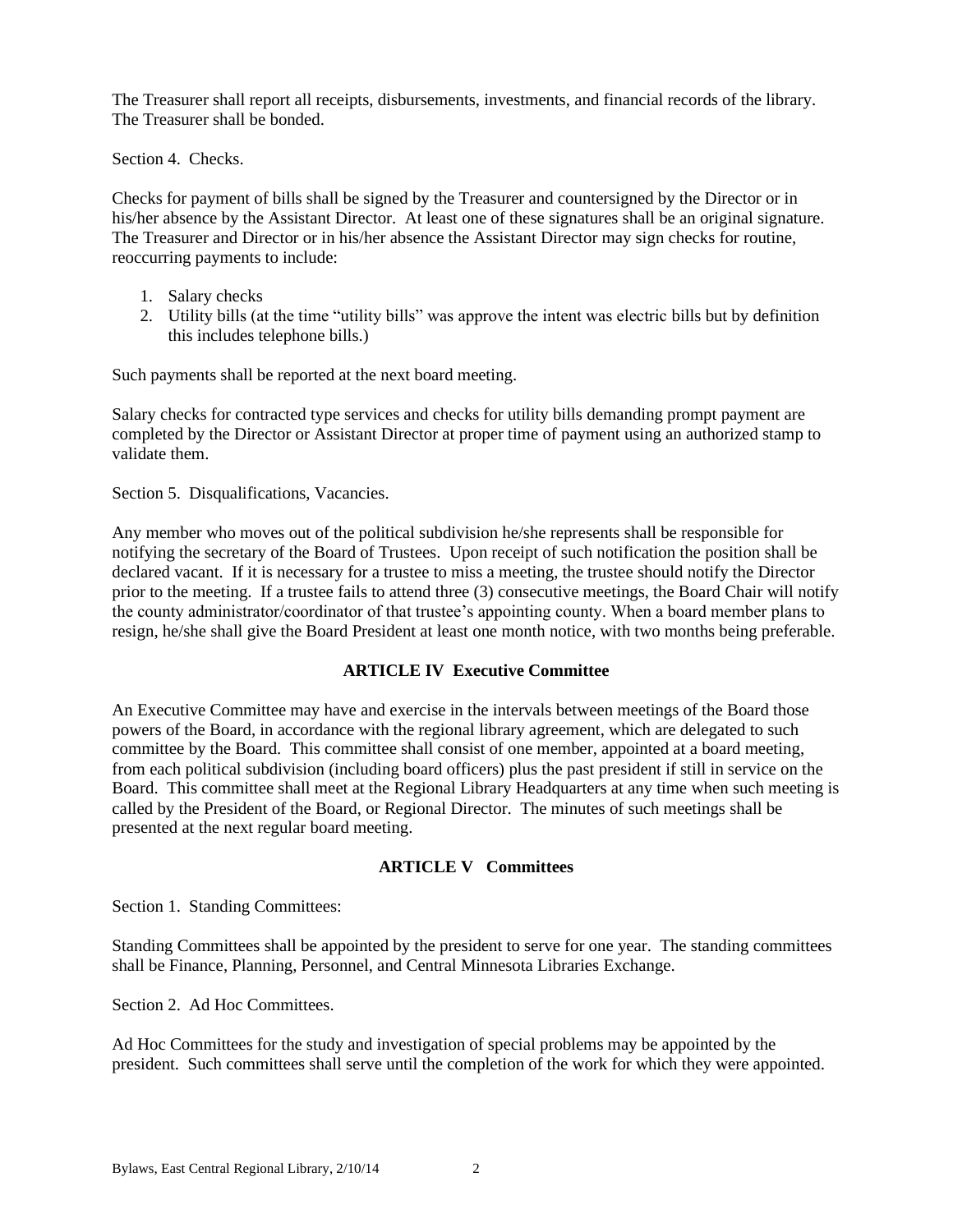## **ARTICLE VI Meetings**

Section 1. Board of Trustees.

The regular monthly meeting of the Library Board shall be held on the 2<sup>nd</sup> Monday of each month at 9:30 a.m. at the Headquarters Library, or at any other time and place which may be deemed appropriate.

Section 2. Special Meetings.

Special meetings may be called by the president of the Board, for the transaction of business stated in the call for the meeting.

Section 3. Notice of Meetings.

The notice of a meeting shall be sent at least five days prior to the meeting, or so that the board member has the notice three days in advance. Advance notice of all meetings shall be published at www.ecrlib.org.

Section 4. Quorum.

A quorum shall consist of ten members of the board.

Section 5. Procedure.

Generally accepted parliamentary procedure shall govern the conduct of the meetings.

### **ARTICLE VII Duties of Trustees**

The duties of the trustees consist of carrying out the powers given them by state statutes and the regional library service agreement. It is their duty and responsibility to:

- A. Determine policy for the library.
- B. Select and appoint a competent director to administer the library.
- C. Advise in the preparation of the budget, determine the amount, and work to obtain the necessary funds.
- D. Determine goals and objectives, and evaluate programs toward their realization.
- E. Study and support legislation which will contribute to the improvement of the library's programs, and which would be beneficial to libraries in general.
- F. Cooperate with other public officials and boards and maintain vital public relations.

### **ARTICLE VIII Library Director**

The Director shall be considered the executive officer of the Board and shall have the sole charge of the administration of the library under direction and review of the Board. The Director shall be responsible for the employment and direction of the staff, for the supervision of buildings and equipment, for the efficiency of the library's service to the public, for the operation of the library under the financial conditions set forth in the annual budget, for the submission to the Board of monthly and annual written reports, presentation of the policy and procedure to the Board, and for the presentation of the policy request for financial support to the Board of County Commissioners of the six member counties of the East Central Regional Library. The Director and appointed members of the Board shall work together on the selection of an Assistant Director. The Director or a person appointed by the Director shall attend all board meetings.